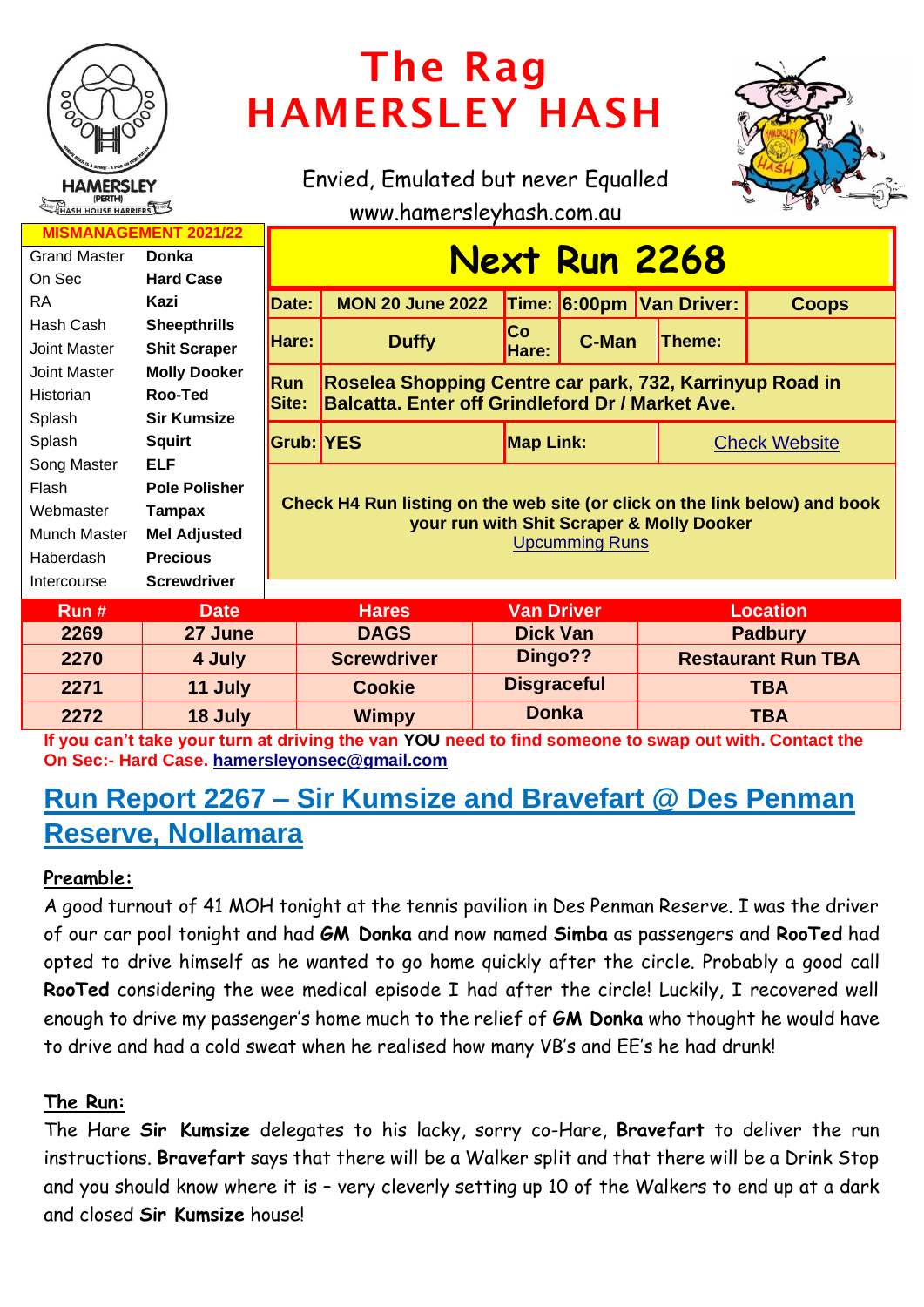Off we go but I'm still feeling the effects of Covid and am way off my usual pace tonight. FWB's tonight were headed by **C-Man** and newly named member **Drippy** while I was with **Spud**, until he found 3rd gear, and **Barrelina** with **Baron** close on our heels. I was surprised how **C-Man** managed to keep ahead of us all with a few cute short cuts and then knew the answer when I caught up with him and he had a map given to him by the Hare! Somehow I managed to catch up with tail end Runner **Voodoo** just before **Pole Polisher** standing at the Walkers split showed us where the Walkers trail went. Both **Voodoo** and I avoided the first FT after the split but Voodoo didn't miss the second one. That's when I caught up with **C-Man** and **Drippy** who with their inside knowledge took me to the Drink Stop just over the Oval from the run site. As my Strava app was on the blink I estimated that I did about 3.8Km on the Walkers trail and based on the arrival time of the Runner's at the drink stop I reckon they did between 7 & 8 Km.



#### **Circle Up & Visitors and Returniks**

#### **Visitors:**

• **White Pointer** from Friday Hash – actually he is RA of Friday Hash

#### **Returniks:**

A real gaggle of Returniks tonight.

- **DAGS** looking after Close to Me.
- **Boof** fishing, rooting and drinking
- **Boxy**  banged up in Brisbane
- **Rads** just the fishing bit
- **Simba** been crook as a dog
- **Drippy** went to work for the first time this year
- **Disgraceful** recovering from Covid
- **Halfway** had all the roots
- **Delicate** been avoiding Covid

#### **Covid Report:**

No member was reported infected this week. It's a miracle! Hallelujah!

#### **General Business:**

**GM Donka** tries to get proceedings going with a fridge [not a frigid] joke and it was probably just as well he did as **RooTed's** effort on behalf of the seated members was a fair way short of his best. Methinks you need a new joke book **RooTed**!

The disruptions had already started and first we had **Mental Disorder** on Ice for allowing his dog to be seated before the joke had been told and he was quickly followed by **McAffluent** for interrupting **GM Donka.** Then before you could say "buy us a beer" **Mental Disorder** was back on Ice for his disrupting influence.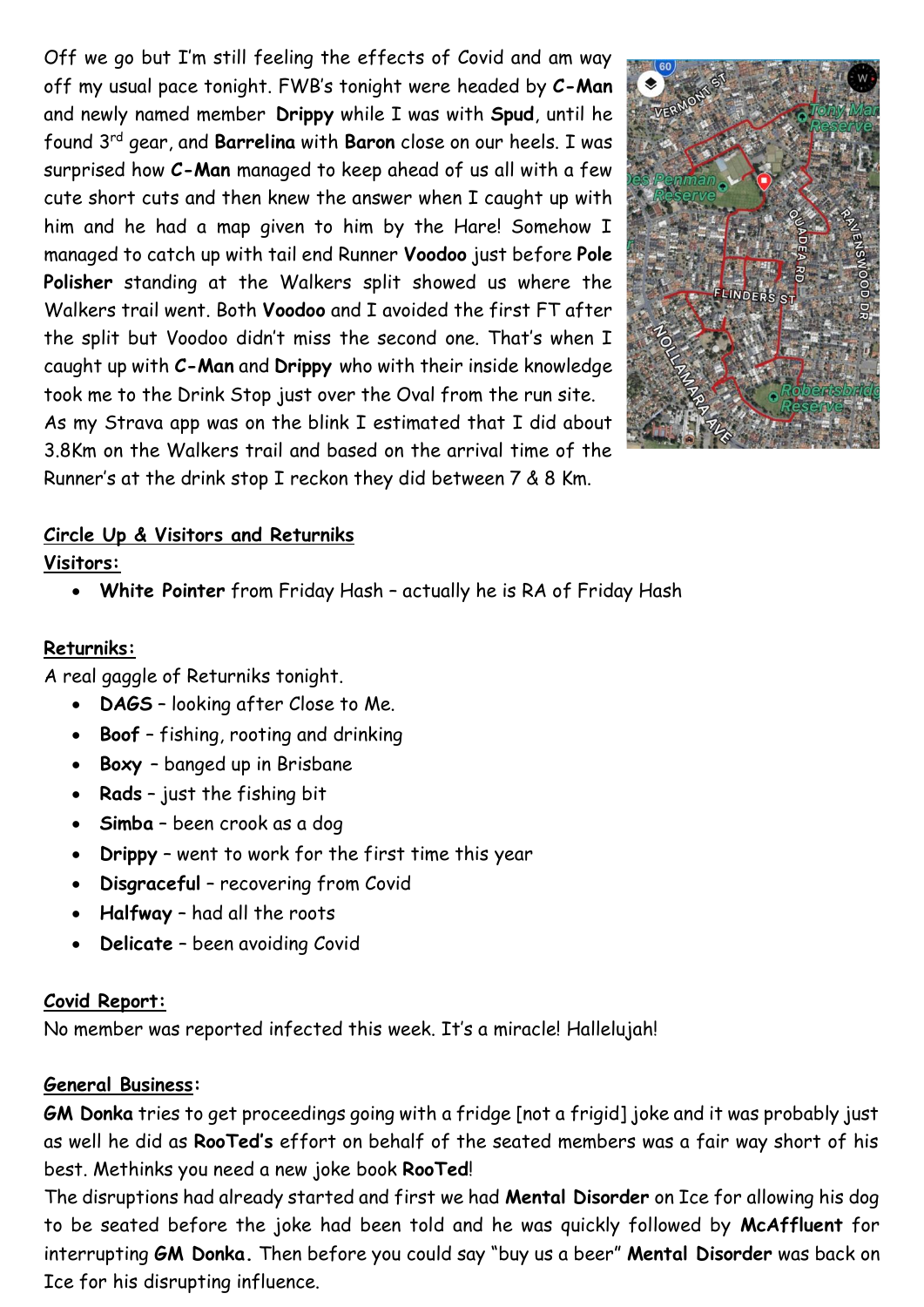**McAffluent** talked about the rising cost of living in Perth and particularly power bills. He then tells us that the pain will get worse as he has recently been appointed to the board of director's of Western Power and the power bills will continue to rise to pay for his director's fees! He lived up to his name though and put on a carton for the members.

**GM Donka** announced it was a special night tonight being his 444 Run and he was going to have 4 beers. Methinks you had a few more than that!

**Shit Scraper** tells us about the special runs being organised in Chiang Mai after Hamersley's AGM and the Indochina Mekong hash event in Cambodia. See him if you are interested in joining.

Guess who the next disrupter was? None other than **RA Kazi** and **GM Donka** had no hesitation in putting him on Ice!

**Mental Disorder** advised that a former GM of Chiang Mai Hash, **Liberace**, had passed away this week and he was one who our own **Dingo** had named when he was GM of Chiang Mai Hash.

In between the noise being created everywhere **Barrelina** managed to entertain us with one of his classic jokes.

**GM Donka** obviously usurping [new word look it up in the dictionary!] the authority of **RA Kazi** takes the lead in the naming of new member Richie. With a link of him being born in Africa he gives him the name of **Simba.** After his party piece in the circle I would have thought that a better name for him would have been **Simba Balls**! Then, **Haberdash Precious** takes advantage of this focus on him to give him his welcome to Hamersley pack of freebies.

**Historian Rooted** then enters the circle and says that **Precious** was due for his 40 year Hat about 6 weeks ago but opted to have it presented tonight.

Now every man and his dog are clamouring over themselves to say a few words about **Precious** and they are mostly about his misdemeanours!

- **Arseholeo** in a beer garden at Kuching Interhash calls out "hey **Precious** do you want a pint!
- **RooTed**  at Bridges Hash when he needed to provide food he asked where the nearest Subway was and was told – West Perth!
- **Popeye** in the UK taking the train to Bristol instead of Brighton!
- **RooTed** at home getting on Indian Pacific train to Kalgoorlie instead of the one to Midland!
- **RooTed**  taking aim at a car driver on a man in Nairobi with his finger as a gun and then being pointed at with a real gun!
- **Spud** Rotto in Bali trip held up at immigration with a water damaged phot in his passport but being allowed to travel with no guarantee that he would be allowed to enter Bali!
- **Wimpy**  introducing him to the fish bowls of Bangkok
- **Popeye** ladder causing chaos on the Freeway on the way to the Hash!

**Popeye** is given the honour of reciting the Ode to Hat even though he was not wearing his own 40 year Hat! **GM Donka** then presents **Precious** with his 40 Year Hat. Good onya **Precious**!

**C-Man** taking the lead from **GM Donka** and again usurping [I hope you have looked it up in the dictionary as I told you] **RA Kazi's** authority wants to give his mate Edd a Hash name. He was brought to Hash by **C-Man** on one of **Bravefart's** "bring a mate night" and pumps iron for Rio Tinto but is a plumber by trade. **C-Man** then suggest a Hash name of **Drippy** and no one says a word [where were you **Kazi?**] so that becomes his name a fait accompli [another one for you to lookup in the dictionary!]. I would have thought a better Hash name for Edd would have been **Drippy Dick** but then again who am I?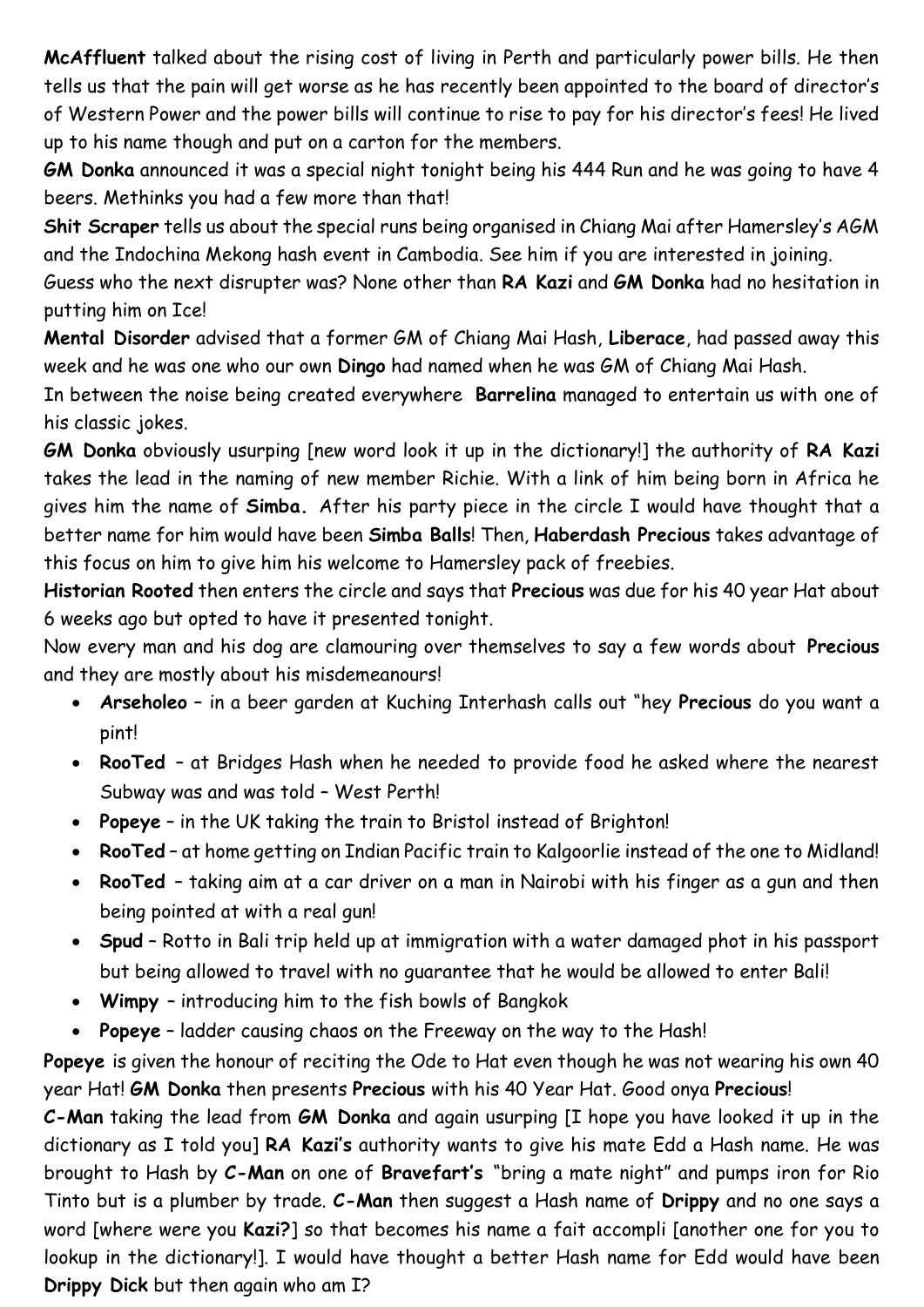#### **Charges:**

**Bravefart** charges **Squirt** for being the ring leader in leading 9 other members astray to the wrong Drink Stop location. **Squirt** maintains that he wasn't and anyway could not hear **Bravefart** give run instructions at the start of the run as he was at his Hash Splash post in the Van. The other members of the "lost brigade" join him for a DD.

**Halfway** charges **Tampax** for yawning as he seemed bored but then thinks that he was yawning like a Lion so passes the charge onto **Simba** who is given the DD.

**Halfway** is on a roll and then charges **Drippy** who having been a member since February still does not know that a DD is drunk after the song is sung. DD to **Drippy**.

**Haberdash Precious** then disrupts the Charges by handing out new Hoodies for those that had ordered them. It appears that none of them have paid for these and Precious asked me to include in the Rag that he wants you all to pay him A\$40 for each of this at the Run next week.

#### **WOW:**

**Precious** puts paid to the Charges with his Hoodie bazaar and then **RA Kazi** mounts the crate and calls in two of the three incumbent WOW – namely **McAffluent** and **Bravefart** and asks if they have any nominations.

**McAffluent** nominates **Boof** for lingering at a FT by taking his jacket off and causing **GM Donka** to get caught by the FT.

**Bravefart's** deception with the Drink Stop location hint at the beginning of the run has worked a treat and he duly charges all 10 of the Walking Pack who ended up at **Sir Kumsize's** house thinking that was where the Drink Stop was. There is a lesson to be learned here – follow the trail!

**RA Kazi** in his usual decisive self reckons that none other than the leader of the "pack that went astray" is this week's WOW. DD's to the outgoing and incoming WOW.

#### **Run Report:**

**Replicar** is called forward to do the Run Report and he immediately informs us that he doesn't like Pumpkin soup that was served as a snack by the Hare just after we returned from the Run. He reckoned that he knew the area but then discovered that he didn't really! He still reckoned it was an excellent run and awarded it  $9\frac{1}{2}$  / 10.

#### **Next Week's Run**:

**Duffy & C-Man –** Roselea Shopping Centre, Balcatta.

#### **Next week's Van driver: Coops**

#### **Hash Lunch**:

Post circle report was that there were 6 – 8 members + **Diesel** who attended the last Hash Lunch on 3 June 2022 and apparently **Ampol** picked up the bill for all of them as it was his 70th birthday. A carton is waiting for you on ice in the Van for the members to help you celebrate upon your next appearance on the Hash **Ampol**! Next Hash Lunch TBA.